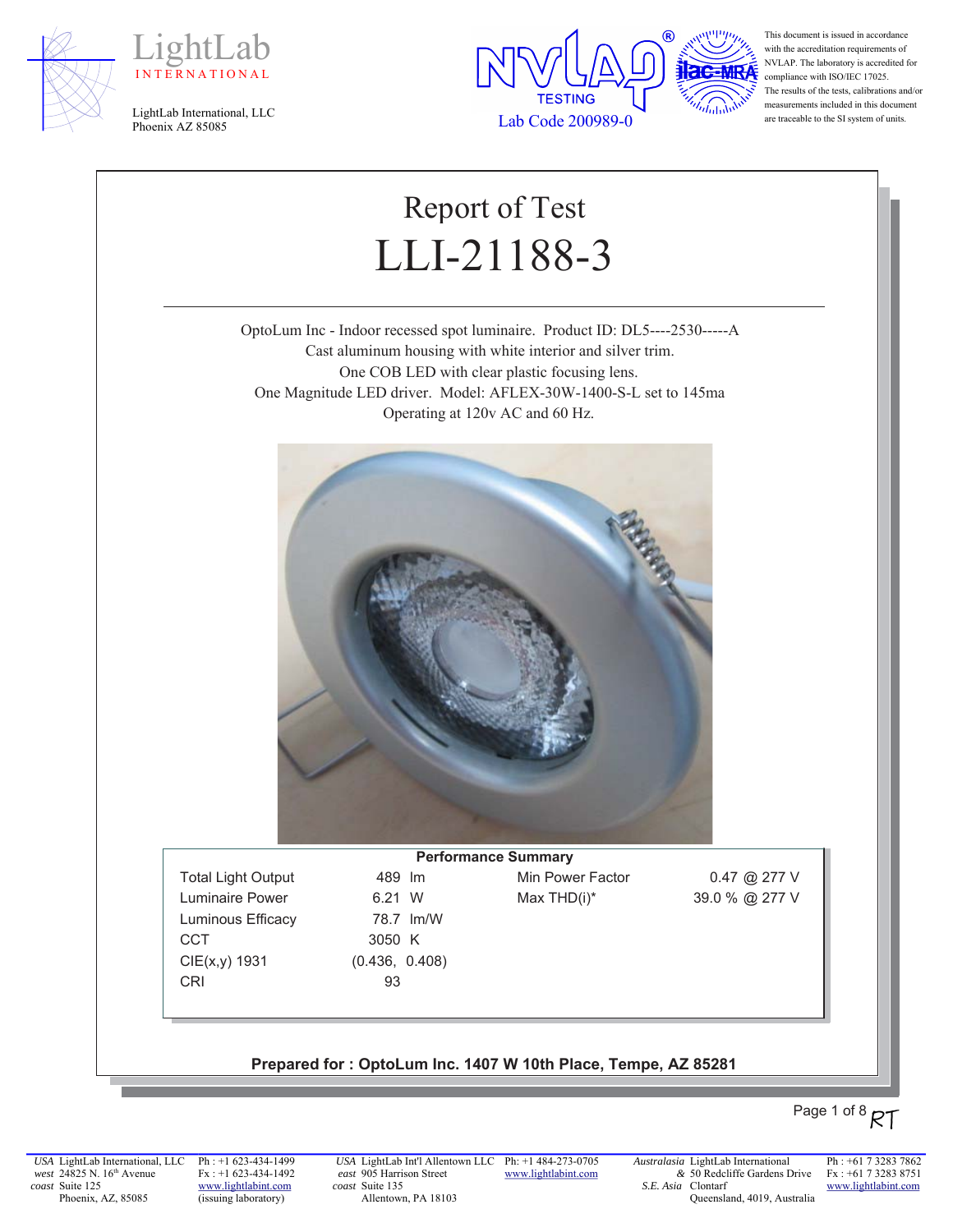





This document is issued in accordance with the accreditation requirements of NVLAP. The laboratory is accredited for compliance with ISO/IEC 17025. The results of the tests, calibrations and/or measurements included in this document are traceable to the SI system of units.

### **Test Report No. LLI-21188-3**

OptoLum Inc - Indoor recessed spot luminaire. Product ID: DL5----2530-----A Cast aluminum housing with white interior and silver trim. One COB LED with clear plastic focusing lens. One Magnitude LED driver. Model: AFLEX-30W-1400-S-L set to 145ma Operating at 120v AC and 60 Hz.



/HJHQG\$OOSODQHV%ODFNFG ,17(16,7<6800\$5<FG

|       | All    | Flux           |       |                | Flux |
|-------|--------|----------------|-------|----------------|------|
| Gamma | Planes | (lm)           | Gamma | C <sub>0</sub> | (lm) |
| 0     | 3619   |                | 90    | 0              |      |
| 5     | 2755   | 216            | 95    | 0              | 0    |
| 10    | 1385   |                | 100   | 0              |      |
| 15    | 613    | 176            | 105   | 0              | 0    |
| 20    | 260    |                | 110   | 0              |      |
| 25    | 104    | 54             | 115   | 0              | 0    |
| 30    | 53     |                | 120   | 0              |      |
| 35    | 31     | 20             | 125   | 0              | 0    |
| 40    | 19     |                | 130   | 0              |      |
| 45    | 13     | 10             | 135   | 0              | 0    |
| 50    | 10     |                | 140   | 0              |      |
| 55    | 8      | $\overline{7}$ | 145   | 0              | 0    |
| 60    | 6      |                | 150   | 0              |      |
| 65    | 4      | 4              | 155   | 0              | 0    |
| 70    | 2      |                | 160   | 0              |      |
| 75    | 1      | 1              | 165   | 0              | 0    |
| 80    | 1      |                | 170   | 0              |      |
| 85    | 0      | 0              | 175   | 0              | 0    |
| 90    | 0      |                | 180   | 0              |      |

#### (Rotational symmetry) **Example 2008** 20NAL FLUX AND PERCENTAGES

| %Luminaire | %Lamp | Flux (Im)                   | Zone      |
|------------|-------|-----------------------------|-----------|
| 91.2       | N/A   | 446                         | $0 - 30$  |
| 95.3       | N/A   | 466                         | $0 - 40$  |
| 98.9       | N/A   | 483                         | $0 - 60$  |
| 100.0      | N/A   | 489                         | $0 - 90$  |
| 4.7        | N/A   | 23                          | 40-90     |
| 1.1        | N/A   | 6                           | 60-90     |
| 0.0        | N/A   | 0                           | 90-180    |
| 100.0      | N/A   | 489                         | $0 - 180$ |
|            |       | Total Light Output = 489 Im |           |

Signed:

 $\frac{f_{\text{top}}}{f_{\text{top}}}$   $\frac{f_{\text{top}}}{f_{\text{top}}}$  - Date of test 8-Jul-2021

Authorized Signatory **Mathorized Signatory CONGLITED STATES CONGREGATE Date of report** 9-Jul-2021

Page 2 of 8 RT

*USA* LightLab International, LLC *west* 24825 N. 16<sup>th</sup> Avenue *coast* Suite 125 Phoenix, AZ, 85085

Ph : +1 623-434-1499 Fx : +1 623-434-1492 www.lightlabint.com (issuing laboratory)

*USA* LightLab Int'l Allentown LLC Ph: +1 484-273-0705 *east* 905 Harrison Street *coast* Suite 135 Allentown, PA 18103

www.lightlabint.com

*Australasia* LightLab International *&* 50 Redcliffe Gardens Drive *S.E. Asia*  Clontarf Queensland, 4019, Australia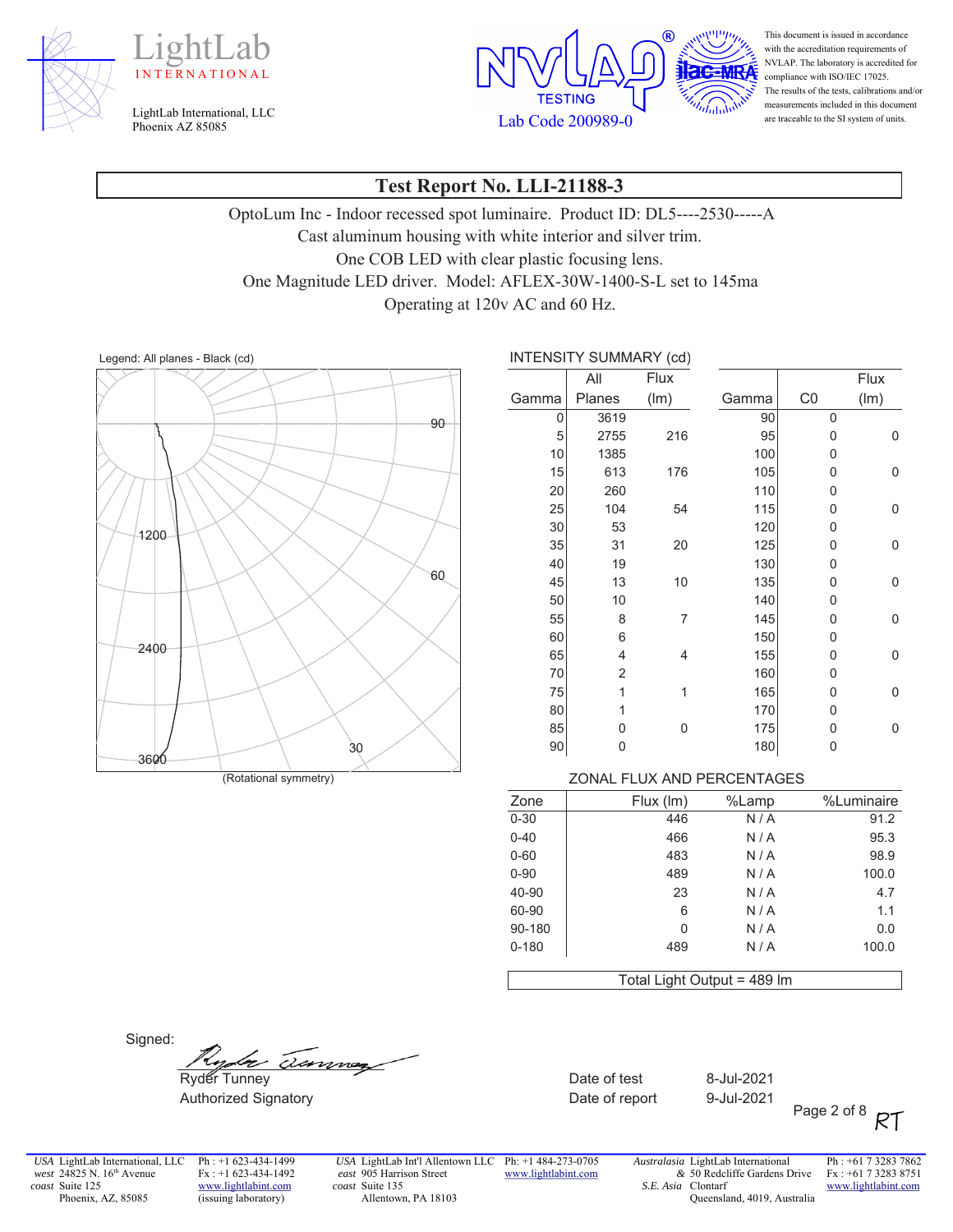





This document is issued in accordance with the accreditation requirements of NVLAP. The laboratory is accredited for compliance with ISO/IEC 17025. The results of the tests, calibrations and/or measurements included in this document are traceable to the SI system of units.

# **Test Report No. LLI-21188-3**

OptoLum Inc - Indoor recessed spot luminaire. Product ID: DL5----2530-----A Cast aluminum housing with white interior and silver trim. One COB LED with clear plastic focusing lens. One Magnitude LED driver. Model: AFLEX-30W-1400-S-L set to 145ma Operating at 120v AC and 60 Hz.

| Gamma | Intensity        | Flux                    | Gamma | Intensity      | Flux             |
|-------|------------------|-------------------------|-------|----------------|------------------|
| 0.0   | 3619             |                         | 90.0  | $\overline{0}$ |                  |
| 2.5   | 3385             |                         | 92.5  | $\mathbf 0$    |                  |
| 5.0   | 2755             | 216                     | 95.0  | $\mathbf 0$    | $\mathbf 0$      |
| 7.5   | 2021             |                         | 97.5  | $\mathbf 0$    |                  |
| 10.0  | 1385             |                         | 100.0 | $\mathbf 0$    |                  |
| 12.5  | 919              |                         | 102.5 | $\mathbf 0$    |                  |
| 15.0  | 613              | 176                     | 105.0 | $\mathbf 0$    | $\mathbf 0$      |
| 17.5  | 403              |                         | 107.5 | $\mathbf 0$    |                  |
| 20.0  | 260              |                         | 110.0 | $\mathbf 0$    |                  |
| 22.5  | 163              |                         | 112.5 | $\mathbf 0$    |                  |
| 25.0  | 104              | 54                      | 115.0 | $\mathbf 0$    | $\mathbf 0$      |
| 27.5  | 73               |                         | 117.5 | $\mathbf 0$    |                  |
| 30.0  | 53               |                         | 120.0 | $\mathbf 0$    |                  |
| 32.5  | 40               |                         | 122.5 | $\mathbf 0$    |                  |
| 35.0  | 31               | 20                      | 125.0 | $\mathbf 0$    | $\boldsymbol{0}$ |
| 37.5  | 24               |                         | 127.5 | $\mathbf 0$    |                  |
| 40.0  | 19               |                         | 130.0 | $\mathbf 0$    |                  |
| 42.5  | 16               |                         | 132.5 | $\mathbf 0$    |                  |
| 45.0  | 13               | 10                      | 135.0 | $\mathbf 0$    | $\mathbf 0$      |
| 47.5  | 11               |                         | 137.5 | $\mathbf 0$    |                  |
| 50.0  | 10               |                         | 140.0 | $\mathbf 0$    |                  |
| 52.5  | 8                |                         | 142.5 | $\mathbf 0$    |                  |
| 55.0  | 8                | $\overline{7}$          | 145.0 | $\mathbf 0$    | $\mathbf 0$      |
| 57.5  | $\overline{7}$   |                         | 147.5 | $\mathbf 0$    |                  |
| 60.0  | 6                |                         | 150.0 | $\mathbf 0$    |                  |
| 62.5  | 5                |                         | 152.5 | $\mathbf 0$    |                  |
| 65.0  | 4                | $\overline{\mathbf{4}}$ | 155.0 | $\mathbf 0$    | $\boldsymbol{0}$ |
| 67.5  | 3                |                         | 157.5 | $\mathbf 0$    |                  |
| 70.0  | $\overline{c}$   |                         | 160.0 | $\mathbf 0$    |                  |
| 72.5  | $\overline{c}$   |                         | 162.5 | $\mathbf 0$    |                  |
| 75.0  | $\overline{1}$   | $\mathbf{1}$            | 165.0 | $\mathbf 0$    | $\mathbf 0$      |
| 77.5  | $\mathbf{1}$     |                         | 167.5 | $\mathbf 0$    |                  |
| 80.0  | $\mathbf{1}$     |                         | 170.0 | $\mathbf 0$    |                  |
| 82.5  | $\mathbf 0$      |                         | 172.5 | $\mathbf 0$    |                  |
| 85.0  | $\boldsymbol{0}$ | $\boldsymbol{0}$        | 175.0 | $\mathbf 0$    | $\mathbf 0$      |
| 87.5  | 0                |                         | 177.5 | $\mathbf 0$    |                  |
| 90.0  | $\boldsymbol{0}$ |                         | 180.0 | $\mathbf 0$    |                  |

#### Intensity (cd) and Flux (Im) data

*USA* LightLab International, LLC *west* 24825 N. 16<sup>th</sup> Avenue *coast* Suite 125 Phoenix, AZ, 85085

Ph : +1 623-434-1499 Fx : +1 623-434-1492 www.lightlabint.com (issuing laboratory)

*USA* LightLab Int'l Allentown LLC Ph: +1 484-273-0705 *east* 905 Harrison Street *coast* Suite 135 Allentown, PA 18103

www.lightlabint.com

*Australasia* LightLab International *&* 50 Redcliffe Gardens Drive *S.E. Asia*  Clontarf Queensland, 4019, Australia

Ph : +61 7 3283 7862 Fx : +61 7 3283 8751 www.lightlabint.com

Page 3 of 8  $R$ T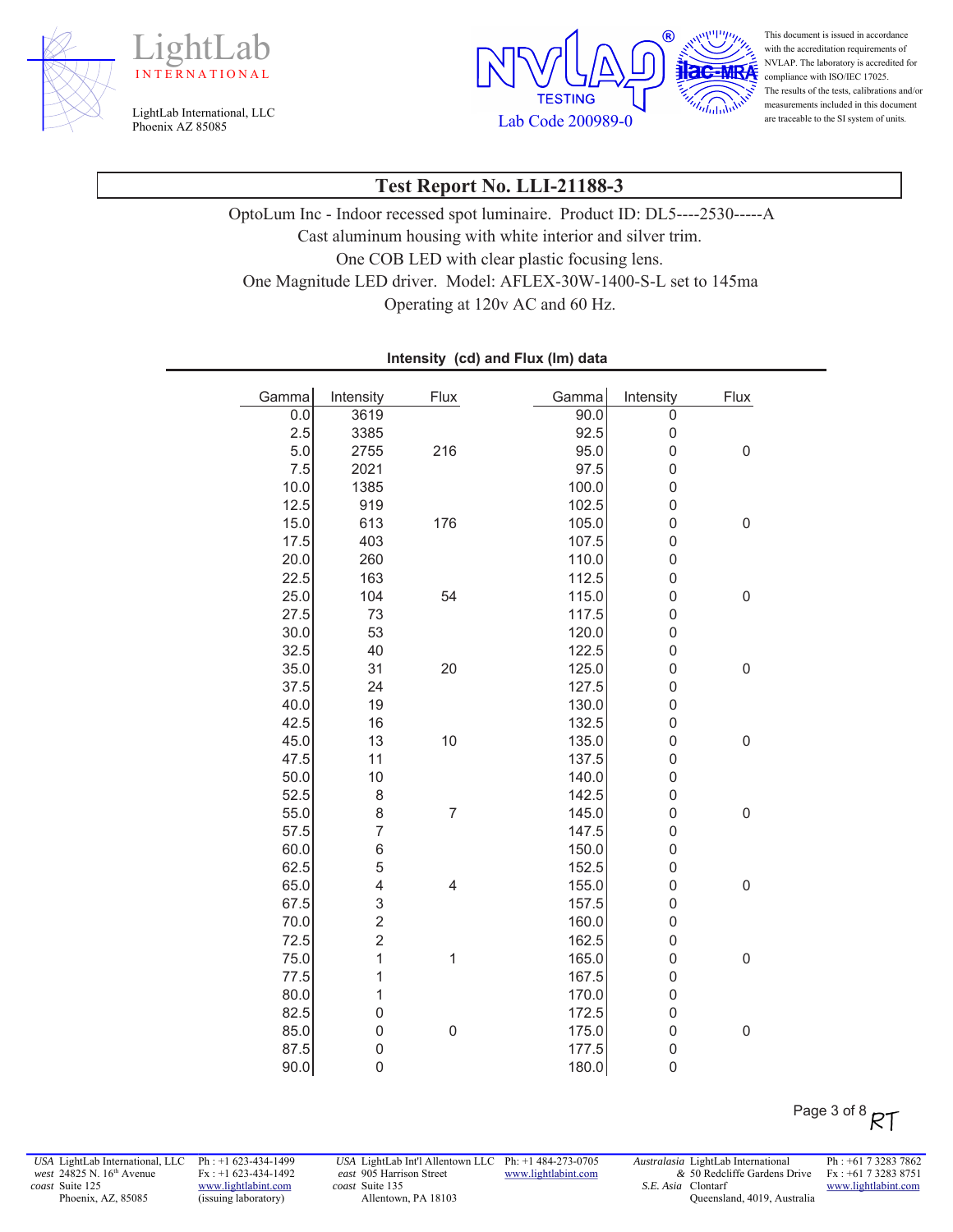





This document is issued in accordance with the accreditation requirements of NVLAP. The laboratory is accredited for compliance with ISO/IEC 17025. The results of the tests, calibrations and/or measurements included in this document are traceable to the SI system of units.

# **Test Report No. LLI-21188-3**

OptoLum Inc - Indoor recessed spot luminaire. Product ID: DL5----2530-----A Cast aluminum housing with white interior and silver trim. One COB LED with clear plastic focusing lens. One Magnitude LED driver. Model: AFLEX-30W-1400-S-L set to 145ma Operating at 120v AC and 60 Hz.

#### **LM-79-08 Performance Data**

| <b>Spectral</b>   | CIE 1931 $(x, y)$ <sup>(1)</sup>                  | (0.436, 0.408) |              |
|-------------------|---------------------------------------------------|----------------|--------------|
|                   | CIE 1976 (u', v') (1)                             | (0.248, 0.523) |              |
|                   | Correlated Color Temperature (CCT) <sup>(1)</sup> | 3050 K         |              |
|                   | Spatial $\Delta$ (u', v') Uniformity (2)          | 3.65E-03       |              |
|                   | Color Rendering Index (Ra) (1)                    | 93.0           |              |
|                   | Special CRI 9 $(R_9)$ <sup>(1),(3)</sup>          | 59.5           |              |
|                   | Distance from Planckian Locus (Duv) (1),(3)       | 1.61E-03       |              |
|                   | Scotopic/Photopic Ratio (1),(3)                   | 1.44           |              |
|                   |                                                   |                |              |
| <b>Electrical</b> | Voltage                                           | 120.0 V        | (Setpoint 1) |
|                   | Frequency                                         | 60.0 Hz        |              |
|                   | Current                                           | 0.064 A        |              |
|                   | Power                                             | 6.21 W         |              |
|                   | <b>Power Factor</b>                               | 0.81           |              |
|                   | <b>Current THD</b>                                | 15 %           |              |
|                   | Voltage                                           | 277.0 V        | (Setpoint 2) |
|                   | Frequency                                         | 60.0 Hz        |              |
|                   | Current                                           | 0.049 A        |              |
|                   | Power                                             | 6.35 W         |              |
|                   | <b>Power Factor</b>                               | 0.47           |              |
|                   | <b>Current THD</b>                                | 39 %           |              |

Performance data in accordance with IESNA LM-79-08. Spectral calculations are for a CIE 2° observer

Photometric and spectral values were measured at Setpoint 1

(1) Value is computed from the weighted average of the spatial measurements

(2) Value is the maximum deviation of the spatial u' and v' measurements from the weighted average

(3) Quantity is in addition to the scope of IESNA LM-79-08

Ph : +1 623-434-1499 Fx : +1 623-434-1492 www.lightlabint.com (issuing laboratory)

*USA* LightLab Int'l Allentown LLC Ph: +1 484-273-0705 *east* 905 Harrison Street *coast* Suite 135 Allentown, PA 18103

www.lightlabint.com

*Australasia* LightLab International *&* 50 Redcliffe Gardens Drive *S.E. Asia*  Clontarf Queensland, 4019, Australia

Ph : +61 7 3283 7862 Fx : +61 7 3283 8751 www.lightlabint.com

Page 4 of 8  $R$ T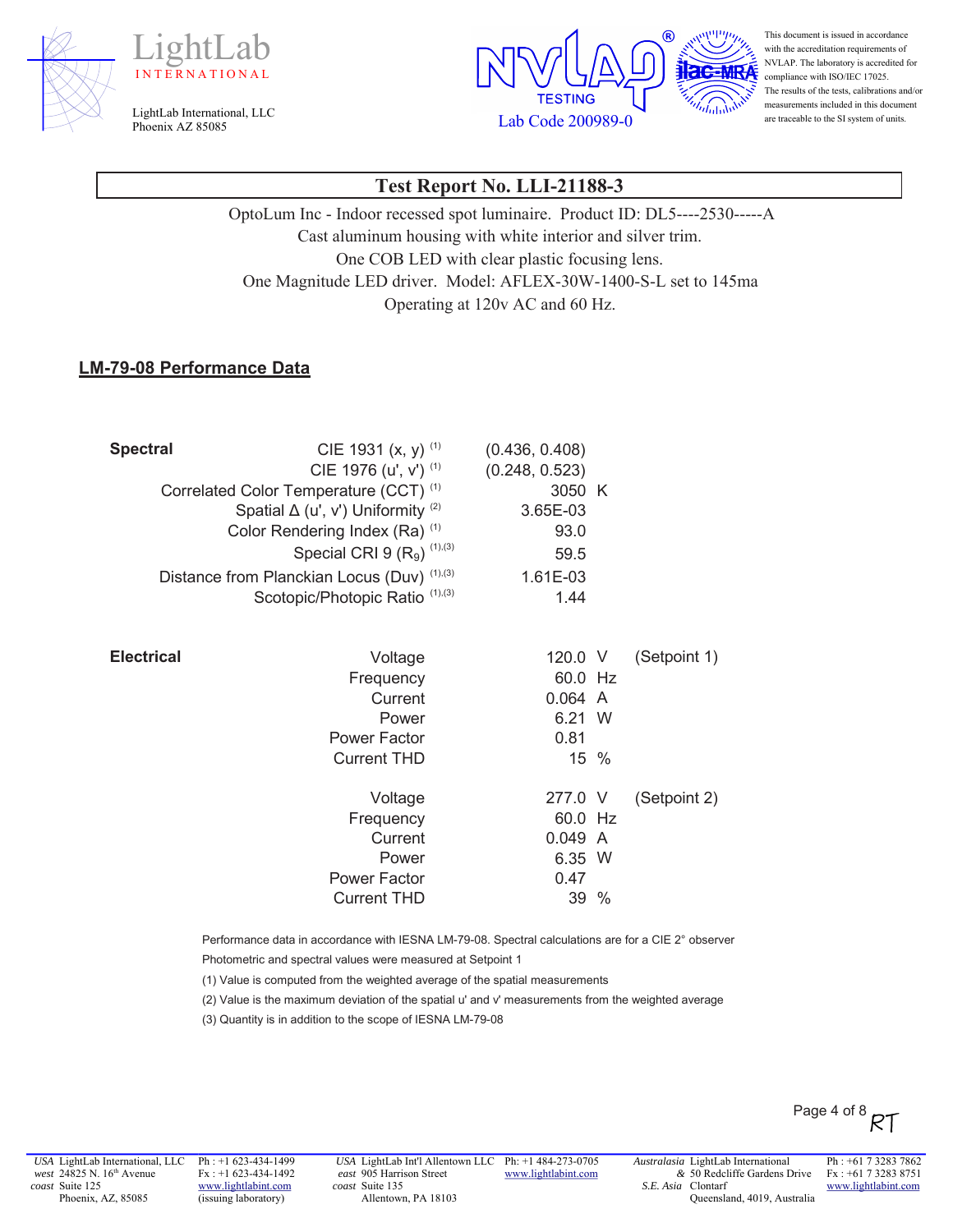





This document is issued in accordance with the accreditation requirements of NVLAP. The laboratory is accredited for compliance with ISO/IEC 17025. The results of the tests, calibrations and/or measurements included in this document are traceable to the SI system of units.

# **Test Report No. LLI-21188-3**

OptoLum Inc - Indoor recessed spot luminaire. Product ID: DL5----2530-----A Cast aluminum housing with white interior and silver trim. One COB LED with clear plastic focusing lens. One Magnitude LED driver. Model: AFLEX-30W-1400-S-L set to 145ma Operating at 120v AC and 60 Hz.

#### **LM-79-08 Performance Data**

| Relative spectral power distribution |          |                | (Relative to peak = 1, weighted average of spatial measurements) |                |          |                |          |                |          |
|--------------------------------------|----------|----------------|------------------------------------------------------------------|----------------|----------|----------------|----------|----------------|----------|
|                                      | Relative |                | Relative                                                         |                | Relative |                | Relative |                | Relative |
| $\lambda$ (nm)                       | Power    | $\lambda$ (nm) | Power                                                            | $\lambda$ (nm) | Power    | $\lambda$ (nm) | Power    | $\lambda$ (nm) | Power    |
| 380                                  | 0.003    | 460            | 0.472                                                            | 540            | 0.605    | 620            | 0.999    | 700            | 0.303    |
| 385                                  | 0.003    | 465            | 0.351                                                            | 545            | 0.629    | 625            | 0.995    | 705            | 0.265    |
| 390                                  | 0.002    | 470            | 0.300                                                            | 550            | 0.654    | 630            | 0.979    | 710            | 0.232    |
| 395                                  | 0.002    | 475            | 0.265                                                            | 555            | 0.676    | 635            | 0.953    | 715            | 0.202    |
| 400                                  | 0.002    | 480            | 0.246                                                            | 560            | 0.699    | 640            | 0.922    | 720            | 0.174    |
| 405                                  | 0.002    | 485            | 0.266                                                            | 565            | 0.722    | 645            | 0.874    | 725            | 0.151    |
| 410                                  | 0.004    | 490            | 0.310                                                            | 570            | 0.746    | 650            | 0.823    | 730            | 0.132    |
| 415                                  | 0.006    | 495            | 0.355                                                            | 575            | 0.770    | 655            | 0.770    | 735            | 0.114    |
| 420                                  | 0.012    | 500            | 0.401                                                            | 580            | 0.797    | 660            | 0.715    | 740            | 0.100    |
| 425                                  | 0.024    | 505            | 0.440                                                            | 585            | 0.829    | 665            | 0.656    | 745            | 0.087    |
| 430                                  | 0.045    | 510            | 0.472                                                            | 590            | 0.856    | 670            | 0.594    | 750            | 0.076    |
| 435                                  | 0.082    | 515            | 0.497                                                            | 595            | 0.893    | 675            | 0.541    | 755            | 0.069    |
| 440                                  | 0.144    | 520            | 0.518                                                            | 600            | 0.929    | 680            | 0.485    | 760            | 0.062    |
| 445                                  | 0.247    | 525            | 0.538                                                            | 605            | 0.956    | 685            | 0.435    | 765            | 0.057    |
| 450                                  | 0.410    | 530            | 0.560                                                            | 610            | 0.977    | 690            | 0.387    | 770            | 0.052    |
| 455                                  | 0.529    | 535            | 0.582                                                            | 615            | 0.992    | 695            | 0.342    | 775            | 0.050    |
|                                      |          |                |                                                                  |                |          |                |          | 780            | 0.048    |



Page 5 of 8 RT

*USA* LightLab International, LLC *west* 24825 N. 16<sup>th</sup> Avenue *coast* Suite 125 Phoenix, AZ, 85085

Ph : +1 623-434-1499 Fx : +1 623-434-1492 www.lightlabint.com (issuing laboratory)

*USA* LightLab Int'l Allentown LLC Ph: +1 484-273-0705 *east* 905 Harrison Street *coast* Suite 135 Allentown, PA 18103

www.lightlabint.com

*Australasia* LightLab International *&* 50 Redcliffe Gardens Drive *S.E. Asia*  Clontarf Queensland, 4019, Australia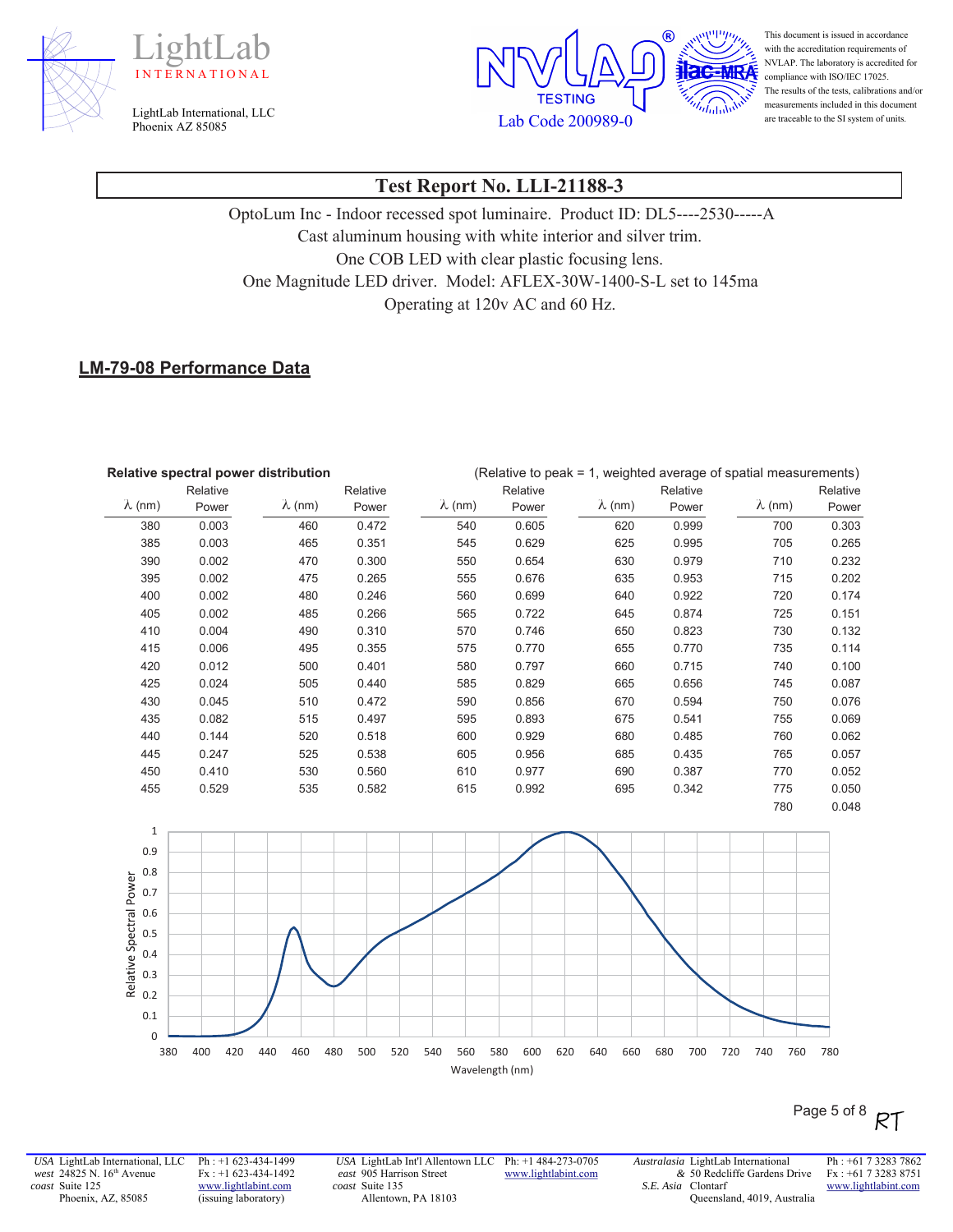





This document is issued in accordance with the accreditation requirements of NVLAP. The laboratory is accredited for compliance with ISO/IEC 17025. The results of the tests, calibrations and/or measurements included in this document are traceable to the SI system of units.

# **Test Report No. LLI-21188-3**

OptoLum Inc - Indoor recessed spot luminaire. Product ID: DL5----2530-----A Cast aluminum housing with white interior and silver trim. One COB LED with clear plastic focusing lens. One Magnitude LED driver. Model: AFLEX-30W-1400-S-L set to 145ma Operating at 120v AC and 60 Hz.

#### **LM-79-08 Performance Data**

| <b>Spatial measurements</b> |                               |                | <b>Spatial measurements</b> |                   |                               |
|-----------------------------|-------------------------------|----------------|-----------------------------|-------------------|-------------------------------|
| Vert.                       | CIE 1976 (u', v') coordinates |                | Vert.                       |                   | CIE 1976 (u', v') coordinates |
| angle (°)                   | Horiz. 0.0° plane             | Horiz. ° plane | angle $(°)$                 | Horiz. 0.0° plane | Horiz. ° plane                |
| 0.0                         | 0.247, 0.523                  | 0.247, 0.523   | 18.0                        | $\le$ = 10% peak  | (0.252, 0.524)                |
| 2.0                         | 0.246, 0.523                  | 0.246, 0.523   | 20.0                        | $\le$ = 10% peak  | $\le$ 10% peak                |
| 4.0                         | 0.247, 0.523                  | 0.247, 0.523   |                             |                   |                               |
| 6.0                         | 0.247, 0.522                  | (0.247, 0.523) |                             |                   |                               |
| 8.0                         | 0.248, 0.522                  | (0.247, 0.522) |                             |                   |                               |
| 10.0                        | 0.248, 0.522                  | (0.249, 0.522) |                             |                   |                               |
| 12.0                        | 0.250, 0.523                  | (0.249, 0.523) |                             |                   |                               |
| 14.0                        | 0.250, 0.522                  | (0.250, 0.523) |                             |                   |                               |
| 16.0                        | 0.251, 0.523                  | (0.251, 0.523) |                             |                   |                               |
| 18.0                        | $\le$ = 10% peak              | 0.252, 0.524)  |                             |                   |                               |

#### **Test procedure**

All measurements were performed in an environmentally controlled laboratory employing suitable baffling to minimize stray light. The sample was mounted in its normal operating orientation on a rotating mirror goniophotometer and operated from a stabilized supply. The photometric output was monitored and measurements were performed once stability was achieved.

The goniophotometer was used to measure the spatial distribution of both luminous intensity and, in conjunction with a spectroradiometer, spectral irradiance. The distribution locus comprises points in two or more planes (as indicated in the table above) at no more than 10º vertical intervals. The CIE (x,y) coordinates and other derived metrics (CIE (u', v'), CCT and CRI) are calculated from the weighted sum (weighted for intensity and represented solid angle) of the measured spectral irradiances.

Sample Orientation **6DPS** Vertical vertical between the Stabilization & total operation time 0.75 / 1.75 hours

| <b>Equipment and uncertainties</b>                                              |           |                                                                                                                                                                                                                                                             |            |
|---------------------------------------------------------------------------------|-----------|-------------------------------------------------------------------------------------------------------------------------------------------------------------------------------------------------------------------------------------------------------------|------------|
|                                                                                 |           | LightLab International R80A C-gamma rotating mirror goniophotometer with a test distance of 8 m.                                                                                                                                                            |            |
| Luminous Intensity                                                              | ±4%       | Temperature                                                                                                                                                                                                                                                 | ± 1 °C     |
| Luminous Flux                                                                   | ±4%       | Luminous Efficacy                                                                                                                                                                                                                                           | ± 4.5%     |
| Horiz., Vert. Angles                                                            | ± 0.25°   |                                                                                                                                                                                                                                                             |            |
|                                                                                 |           | PhotoResearch PR-670 spectroradiometer (grating with 380 - 780 nm range, 2 nm / pixel, 5 nm bandwidth, incandescent/halogen<br>calibration source). Measured at a distance from the sample deemed >5 times the maximum observed luminous opening dimension. |            |
| $CIE$ (x, y) coordinates                                                        | ± 0.003   | <b>CCT</b>                                                                                                                                                                                                                                                  | ± 100 K    |
| CIE (u', v') coordinates                                                        | ± 0.002   | CRI (Ra)                                                                                                                                                                                                                                                    | ± 2        |
| Spatial $\Delta$ (u', v') uniformity                                            | ± 0.001   | Scotopic / Photopic Ratio *                                                                                                                                                                                                                                 | ± 0.02     |
| Rel. Spectral Irradiance *                                                      | ± 2%      | $R9*$                                                                                                                                                                                                                                                       | ± 2        |
| Duv *                                                                           | $± 5E-04$ |                                                                                                                                                                                                                                                             |            |
| Yokogawa WT210 power meter connected in circuit to the sample electrical supply |           |                                                                                                                                                                                                                                                             |            |
| Voltage                                                                         | ± 0.5 %   | Frequency *                                                                                                                                                                                                                                                 | $± 0.1$ Hz |
| Current                                                                         | ± 0.5 %   | Power                                                                                                                                                                                                                                                       | $± 0.5 \%$ |
| <b>Current THD</b>                                                              | ± 3%      | Power Factor                                                                                                                                                                                                                                                | ± 0.02     |

This report contains data that are not covered by the NVLAP accreditation. Quantities marked with \* are not covered. Calculator / report version 1.0.10 / 5.9 (14th Dec 2017)

*USA* LightLab International, LLC *west* 24825 N. 16<sup>th</sup> Avenue *coast* Suite 125 Phoenix, AZ, 85085

Ph : +1 623-434-1499 Fx : +1 623-434-1492 www.lightlabint.com (issuing laboratory)

*USA* LightLab Int'l Allentown LLC Ph: +1 484-273-0705 *east* 905 Harrison Street *coast* Suite 135 Allentown, PA 18103 www.lightlabint.com *Australasia* LightLab International *&* 50 Redcliffe Gardens Drive *S.E. Asia*  Clontarf Queensland, 4019, Australia Ph : +61 7 3283 7862 Fx : +61 7 3283 8751 www.lightlabint.com

Page 6 of 8  $RT$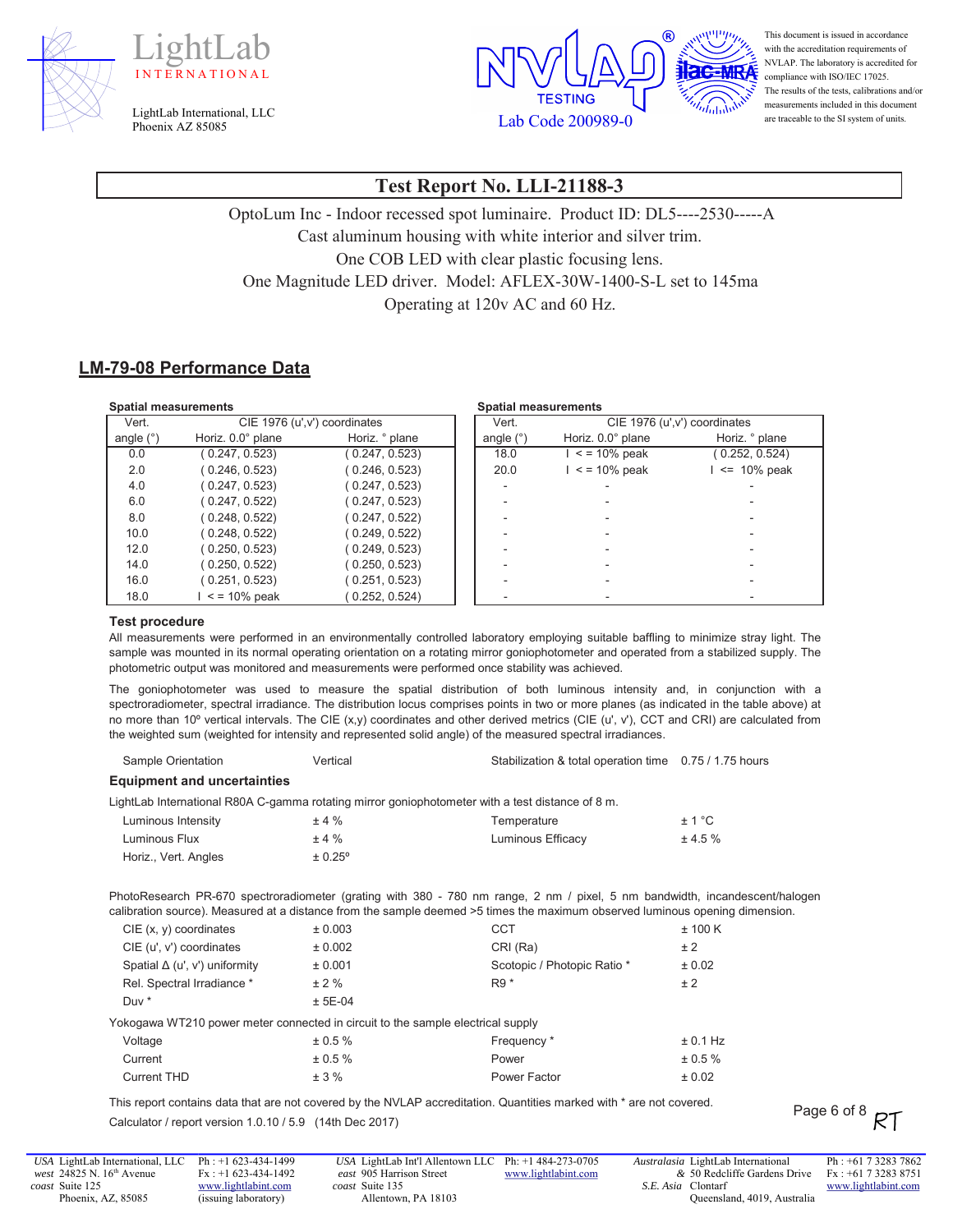





This document is issued in accordance with the accreditation requirements of NVLAP. The laboratory is accredited for compliance with ISO/IEC 17025. The results of the tests, calibrations and/or measurements included in this document are traceable to the SI system of units.

# **Test Report No. LLI-21188-3**

OptoLum Inc - Indoor recessed spot luminaire. Product ID: DL5----2530-----A

Cast aluminum housing with white interior and silver trim.

One COB LED with clear plastic focusing lens.

One Magnitude LED driver. Model: AFLEX-30W-1400-S-L set to 145ma

Operating at 120v AC and 60 Hz.



Page 7 of 8  $RT$ 

*USA* LightLab International, LLC *west* 24825 N. 16<sup>th</sup> Avenue *coast* Suite 125 Phoenix, AZ, 85085

Ph : +1 623-434-1499 Fx : +1 623-434-1492 www.lightlabint.com (issuing laboratory)

*USA* LightLab Int'l Allentown LLC *east* 905 Harrison Street *coast* Suite 135 Allentown, PA 18103

Ph: +1 484-273-0705 www.lightlabint.com

*&* 50 Redcliffe Gardens Drive *S.E. Asia*  Clontarf Queensland, 4019, Australia

*Australasia* LightLab International